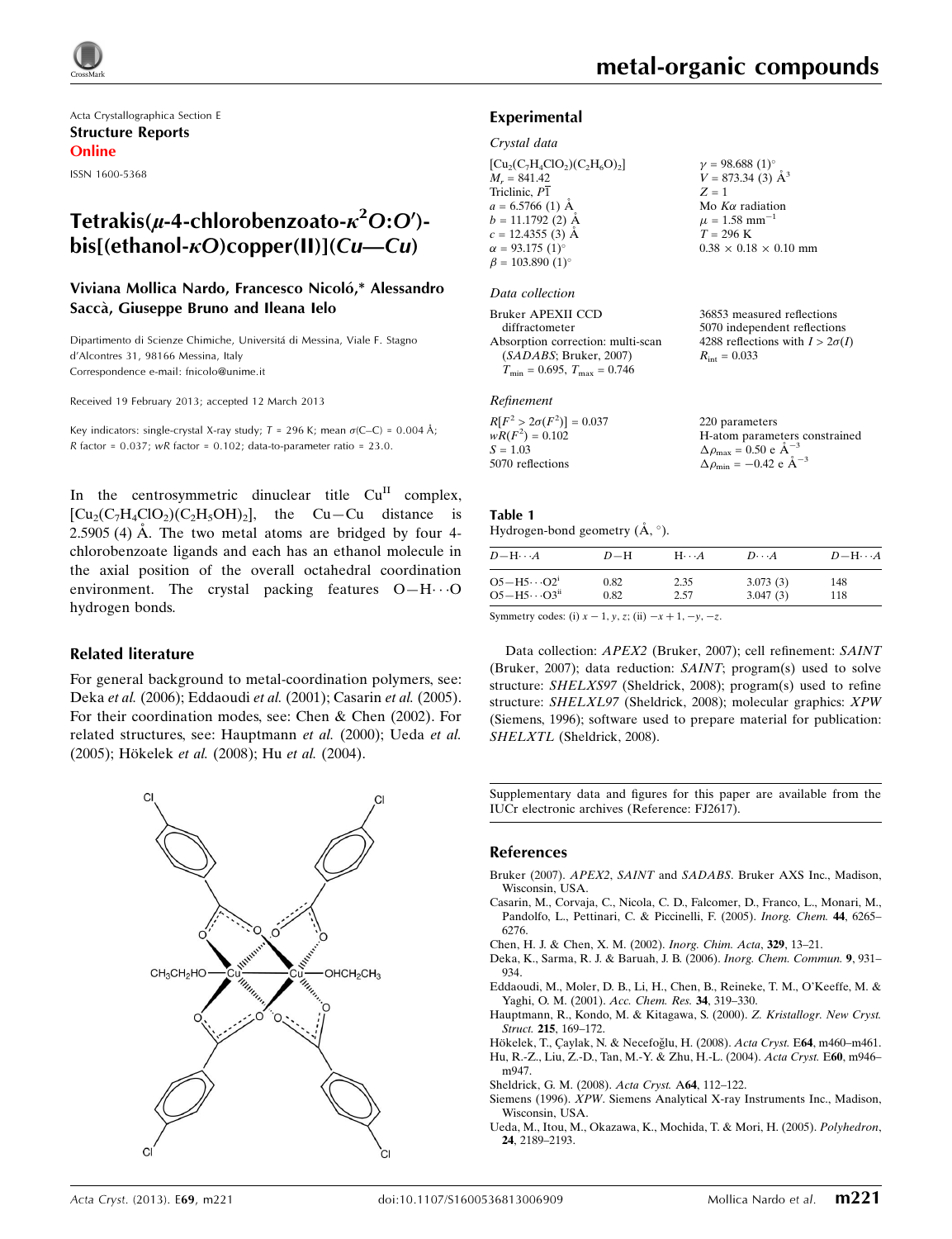# **supporting information**

*Acta Cryst.* (2013). E**69**, m221 [doi:10.1107/S1600536813006909]

# **Tetrakis(***µ***-4-chlorobenzoato-***κ***<sup>2</sup>** *O***:***O***′)bis[(ethanol-***κO***)copper(II)](***Cu***—***Cu***)**

## **Viviana Mollica Nardo, Francesco Nicoló, Alessandro Saccà, Giuseppe Bruno and Ileana Ielo**

### **S1. Comment**

The chemistry of metal-coordination polymers has been advanced due to their diverse topologies and potential applications in smart optoelectronic, magnetic, microporous and biomimetic materials with specific structures, properties, and reactivities (Deka *et al.*, 2006; Eddaoudi *et al.*, 2001). A coordination polymer contains one or more center of metal linked by coordinated ligands into an infinite array, in one/two or three dimension. Coordination polymers constitute one of the most important classes of organic–inorganic hybrid materials (Casarin *et al.*, 2005) that have been the subject of intensive research in recent years. In this paper is presented a new dinuclear complex of copper(II).

The carboxylates ligands have different coordination modes so it is important to have control on the binding of carboxylate to a metal ion in specific manner in the presence of other ligand/s. Some benzoic acid derivatives, such as 4 aminobenzoic acid, have been extensively reported in coordination chemistry, as bifunctional organic ligands, due to the varieties of their coordination modes (Chen & Chen, 2002; Hauptmann *et al.*, 2000). In this compound the copper have a octahedral coordination and combine another center of copper, four oxygen of four acid and one ethanol. The copper dimer has a perfect C*i* symmetry and is placed on a crystallographic centre of inversion (Figure 1). The mean value of the distances Cu—O [1.953 (2) Å] is similar to that reported in other structures (Ueda *et al.*, 2005; Hökelek *et al.*, 2008). The structure is very similar to another already known (Hu *et al.*, 2004) differing for the halogen atom bonded to the carboxylic acid.

The crystal packing is constituted by centrosymmetric couple  $(3 - x, -y, 1 - z)$  of the dinuclear complexes assembled by weak *π*-stacking interaction of the C2—C7 aromatic rings [C5 at 3.586 (4) Å from centroid of the other ring] and a chlorine Cl1 interaction with the C9—C14 ring of the other molecule [Cl1—C9 is 3.387 (3) Å] (Figure 2). The packing is further stabilized by intermolecular hydrogen bonds (Tables 1).

### **S2. Experimental**

The reagents used here were purchased from commercial sources (Sigma–Aldrich). To synthetize the title complex 1 ml of Copper(II) Chloride (0,1 mmol; 100mM) were added to a water (3 ml) / ethanol (3 ml) mixture containing 0,0134 g of melanine and 0,017 g of acid *p*-Chlorobenzoic. The reaction was sealed in a Teflon-lined stainless steel autoclave, which was heated at 130°C for 3 days under autogenous pressure. After slow cooling to room temperature in 6 h. In this conditions are formed green crystals of the complex and colourless crystal of melamine. A suitable sample of the green crystals has been selected by optical microscope and used in X-Ray structure determination.

### **S3. Refinement**

The structure was solved by direct method and subsequent Fourier difference techniques and refined using full-matrix least-squares procedure on F<sup>2</sup> with anisotropic thermal parameters for all non-hydrogen atoms (*SHELXL97*). All non hydrogen atoms were refined anisotropically. Several hydrogen atoms were located on the final difference map, the H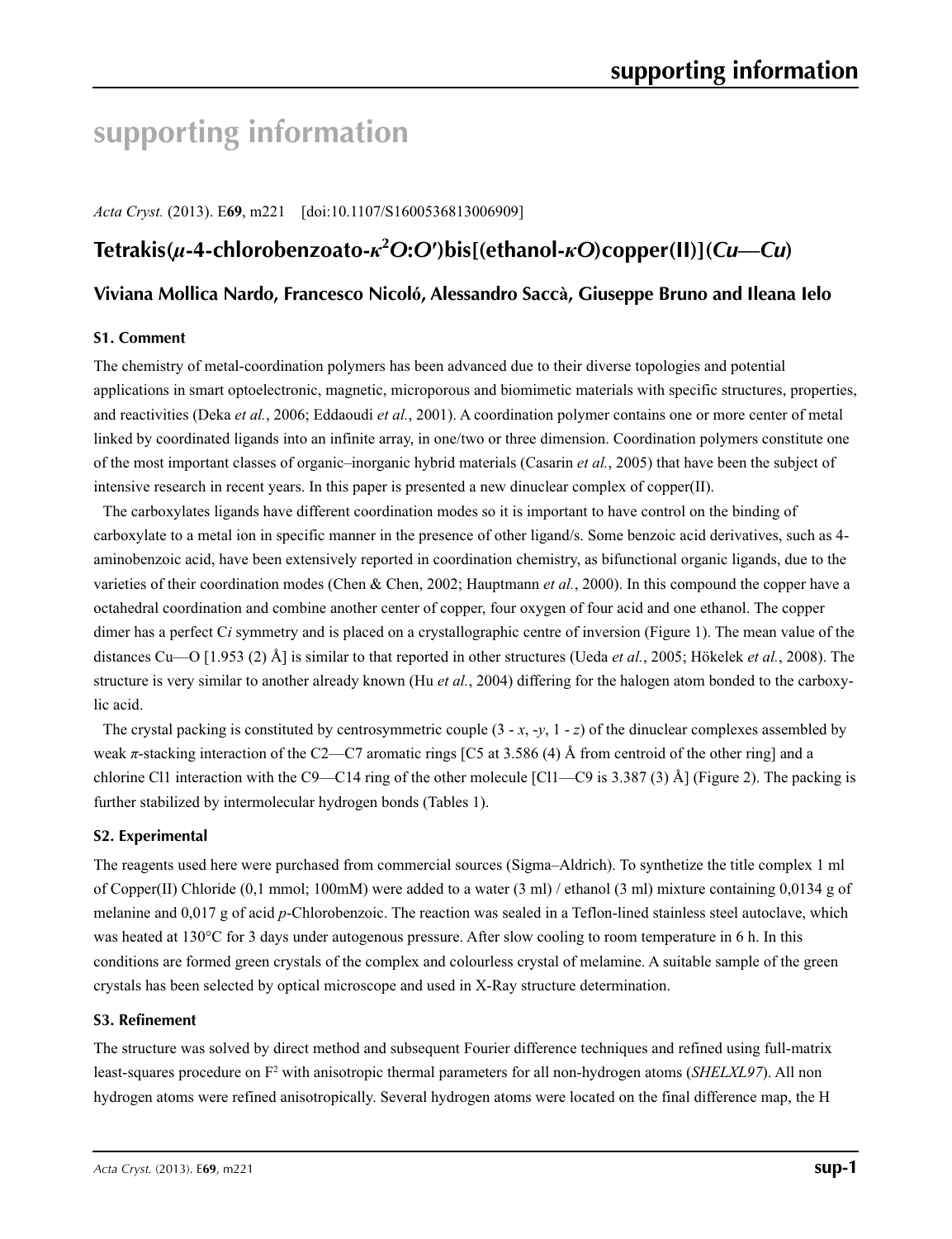atoms were included in the refinement *via* the "riding model" method with the *X*—H bond geometry and the H isotropic displacement parameter depending on the parent atom *X*. Owing to the usual conformational disorder of the terminal ethanol, no suitable bond/angles constrain was introduced during the last refinement cycles so that the ligand geometry appears distorted but similar to the reported values in analogous complexes.



### **Figure 1**

Perspective view of the title molecule with the corresponding atom labelling of the crystallographic asymmetric unit. The equivalent centrosymmetric fragment (2 - *x*, -*y*, -*z*) is represented by empty style. Displacement ellipsoids are plotted at a 30% probability level while H atom size is arbitrary.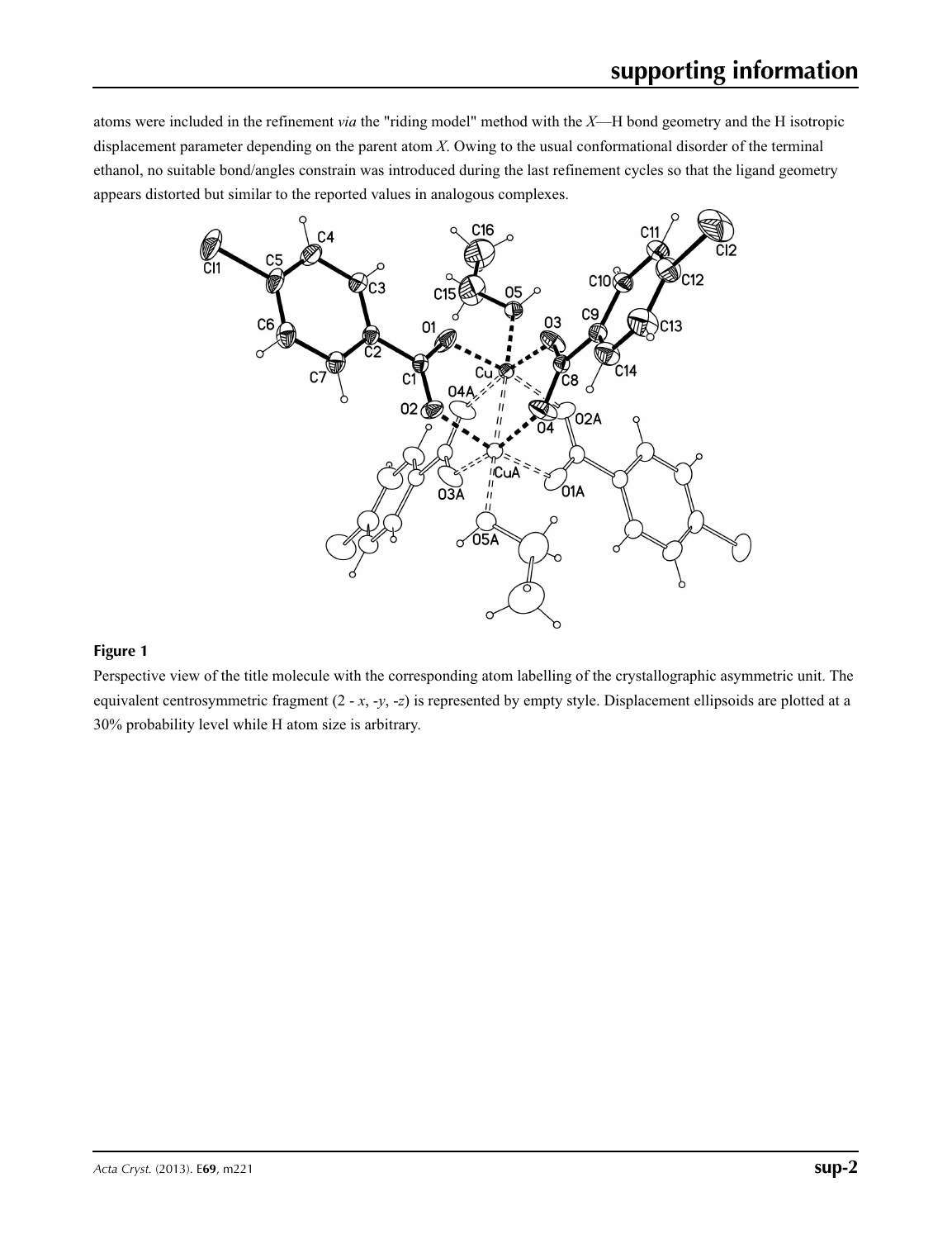

# **Figure 2**

Crystal packing of the dinuclear units showing the centrosymmetric arrangement of each complex couple (3 - *x*, -*y*, 1 - *z*) assembled by weak  $\pi$ -stacking and chlorine-phenyl interactions. Displacement ellipsoids are plotted at a 30% probability level and H atoms are drawn with an arbitrary radius.

### **Tetrakis(***µ***-4-chlorobenzoato-***κ***<sup>2</sup>** *O***:***O***′)bis[(ethanol-***κO***)copper(II)](***Cu***—***Cu***)**

| Crystal data                                                                                                                                                                                                                                                                                      |                                                                                                                                                                                                                                                                                                  |
|---------------------------------------------------------------------------------------------------------------------------------------------------------------------------------------------------------------------------------------------------------------------------------------------------|--------------------------------------------------------------------------------------------------------------------------------------------------------------------------------------------------------------------------------------------------------------------------------------------------|
| $[C_{u_2}(C_7H_4ClO_2)(C_2H_6O)_2]$<br>$M_r = 841.42$<br>Triclinic, P1<br>Hall symbol: -P 1<br>$a = 6.5766$ (1) Å<br>$b = 11.1792$ (2) Å<br>$c = 12.4355(3)$ Å<br>$\alpha$ = 93.175 (1) <sup>o</sup><br>$\beta$ = 103.890 (1) <sup>o</sup><br>$v = 98.688(1)$ °<br>$V = 873.34(3)$ Å <sup>3</sup> | $Z=1$<br>$F(000) = 426$<br>$D_x = 1.600$ Mg m <sup>-3</sup><br>Mo Ka radiation, $\lambda = 0.71073$ Å<br>Cell parameters from 9962 reflections<br>$\theta = 2.6 - 28.9^{\circ}$<br>$\mu = 1.58$ mm <sup>-1</sup><br>$T = 296 \text{ K}$<br>Irregular, green<br>$0.38 \times 0.18 \times 0.10$ mm |
| Data collection                                                                                                                                                                                                                                                                                   |                                                                                                                                                                                                                                                                                                  |
| Bruker APEXII CCD<br>diffractometer<br>Radiation source: fine-focus sealed tube<br>Graphite monochromator<br>$\varphi$ and $\omega$ scans                                                                                                                                                         | Absorption correction: multi-scan<br>(SADABS; Bruker, 2007)<br>$T_{\min}$ = 0.695, $T_{\max}$ = 0.746<br>36853 measured reflections<br>5070 independent reflections<br>4288 reflections with $I > 2\sigma(I)$                                                                                    |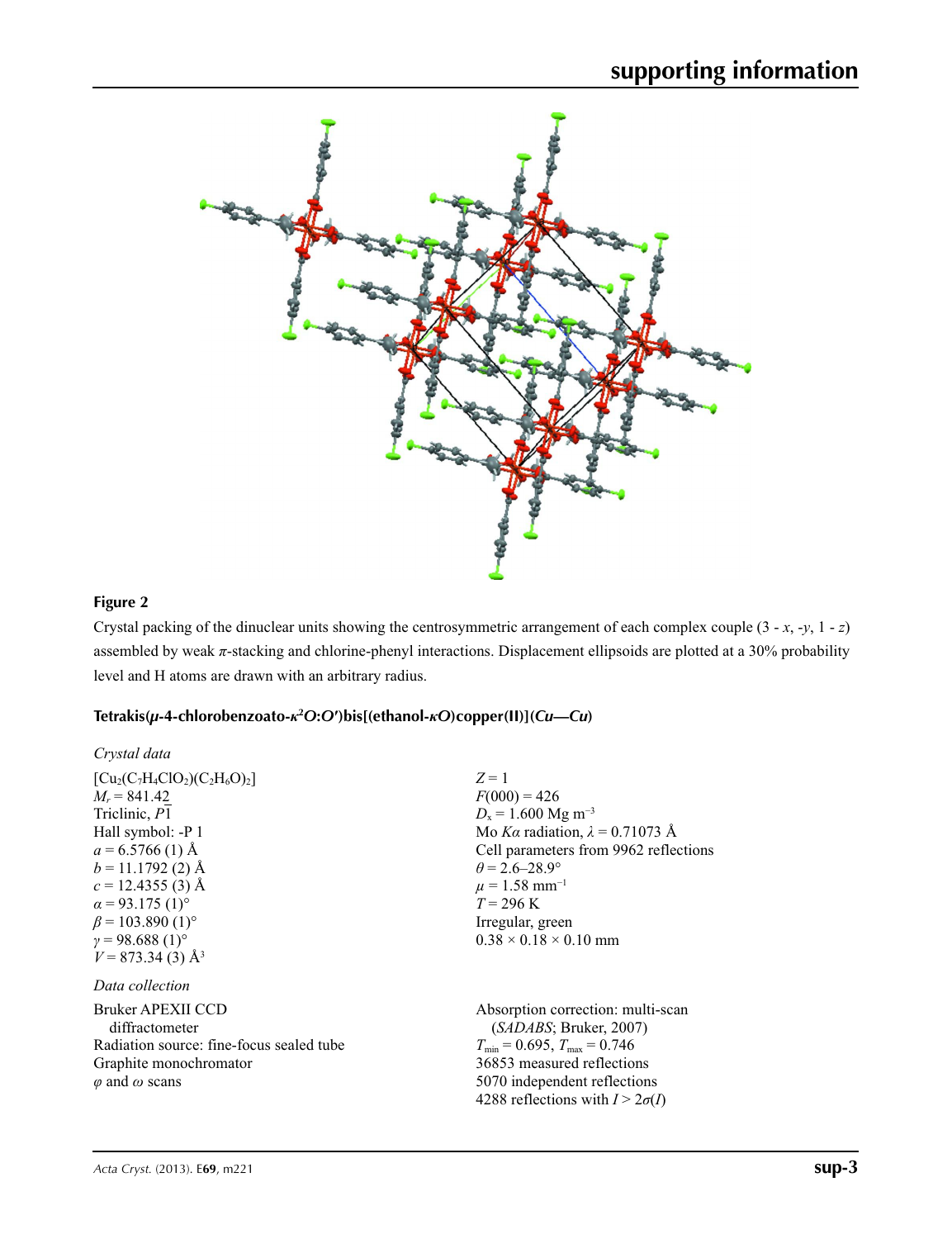| $R_{\rm int} = 0.033$                                       | $k = -15 \rightarrow 15$ |
|-------------------------------------------------------------|--------------------------|
| $\theta_{\text{max}}$ = 30.1°, $\theta_{\text{min}}$ = 3.2° | $l = -17 \rightarrow 17$ |
| $h = -9 \rightarrow 9$                                      |                          |

| Refinement |  |
|------------|--|
|------------|--|

| Refinement on $F^2$                             | Secondary atom site location: difference Fourier          |
|-------------------------------------------------|-----------------------------------------------------------|
| Least-squares matrix: full                      | map                                                       |
| $R[F^2 > 2\sigma(F^2)] = 0.037$                 | Hydrogen site location: inferred from                     |
| $wR(F^2) = 0.102$                               | neighbouring sites                                        |
| $S = 1.03$                                      | H-atom parameters constrained                             |
| 5070 reflections                                | $w = 1/[\sigma^2(F_0^2) + (0.0523P)^2 + 0.4776P]$         |
| 220 parameters                                  | where $P = (F_o^2 + 2F_c^2)/3$                            |
| 0 restraints                                    | $(\Delta/\sigma)_{\text{max}} = 0.004$                    |
| Primary atom site location: structure-invariant | $\Delta\rho_{\text{max}}$ = 0.50 e Å <sup>-3</sup>        |
| direct methods                                  | $\Delta\rho_{\rm min} = -0.42 \text{ e } \text{\AA}^{-3}$ |
|                                                 |                                                           |

### *Special details*

**Experimental**. SADABS-2008/1 - Bruker AXS area detector scaling and absorption correction. wR2(int) was 0.0889 before and 0.0361 after correction.

The crystals suitable for the X-ray analysis were obtained by solvothermal synthesis of the reaction of *p*-Chlorobenzoate with Copper(II) salt in water/ethanol (1:1) mixed together with melanin.

**Geometry**. All e.s.d.'s (except the e.s.d. in the dihedral angle between two l.s. planes) are estimated using the full covariance matrix. The cell e.s.d.'s are taken into account individually in the estimation of e.s.d.'s in distances, angles and torsion angles; correlations between e.s.d.'s in cell parameters are only used when they are defined by crystal symmetry. An approximate (isotropic) treatment of cell e.s.d.'s is used for estimating e.s.d.'s involving l.s. planes.

**Refinement**. Refinement of  $F^2$  against ALL reflections. The weighted  $R$ -factor  $wR$  and goodness of fit  $S$  are based on  $F^2$ . Conventional *R*-factors *R* are based on *F*, with *F* set to zero for negative *F*<sup>2</sup>. The threshold expression of  $F^2 > 2\sigma(F^2)$  is used only for calculating *R*-factors(gt) *etc*. and is not relevant to the choice of reflections for refinement. *R*-factors based on *F*<sup>2</sup> are statistically about twice as large as those based on *F*, and *R*- factors based on ALL data will be even larger.

|                 | $\mathcal{X}$ | $\mathcal{Y}$  | $\boldsymbol{Z}$ | $U_{\rm iso}*/U_{\rm eq}$ |  |
|-----------------|---------------|----------------|------------------|---------------------------|--|
| Cu1             | 0.83458(4)    | $-0.06609(2)$  | 0.018444(19)     | 0.02666(8)                |  |
| O <sub>1</sub>  | 1.0314(3)     | $-0.10047(19)$ | 0.15327(16)      | 0.0579(5)                 |  |
| O2              | 1.3138(3)     | 0.00860(19)    | 0.11950(14)      | 0.0505(5)                 |  |
| C <sub>1</sub>  | 1.2246(3)     | $-0.05778(18)$ | 0.17776(17)      | 0.0314(4)                 |  |
| C <sub>2</sub>  | 1.3598(3)     | $-0.08960(19)$ | 0.28342(17)      | 0.0327(4)                 |  |
| C <sub>3</sub>  | 1.2696(4)     | $-0.1556(2)$   | 0.3558(2)        | 0.0430(5)                 |  |
| H3              | 1.1231        | $-0.1805$      | 0.3386           | $0.052*$                  |  |
| C4              | 1.3950(5)     | $-0.1850(3)$   | 0.4537(2)        | 0.0519(6)                 |  |
| H4              | 1.3341        | $-0.2293$      | 0.5026           | $0.062*$                  |  |
| C <sub>5</sub>  | 1.6119(5)     | $-0.1476(2)$   | 0.47747(19)      | 0.0473(6)                 |  |
| C <sub>6</sub>  | 1.7056(4)     | $-0.0834(2)$   | 0.4065(2)        | 0.0470(6)                 |  |
| H6              | 1.8524        | $-0.0603$      | 0.4236           | $0.056*$                  |  |
| C7              | 1.5796(4)     | $-0.0530(2)$   | 0.30873(19)      | 0.0404(5)                 |  |
| H7              | 1.6414        | $-0.0085$      | 0.2604           | $0.048*$                  |  |
| C <sub>11</sub> | 1.77151(15)   | $-0.18454(8)$  | 0.59985(6)       | 0.0714(2)                 |  |
| O <sub>3</sub>  | 0.8063(3)     | 0.08393(16)    | 0.09854(16)      | 0.0508(5)                 |  |
| O <sub>4</sub>  | 1.0913(3)     | 0.19567(16)    | 0.06969(19)      | 0.0601(6)                 |  |
| C8              | 0.9365(3)     | 0.18035(19)    | 0.11129(16)      | 0.0318(4)                 |  |
|                 |               |                |                  |                           |  |

*Fractional atomic coordinates and isotropic or equivalent isotropic displacement parameters (Å<sup>2</sup>)*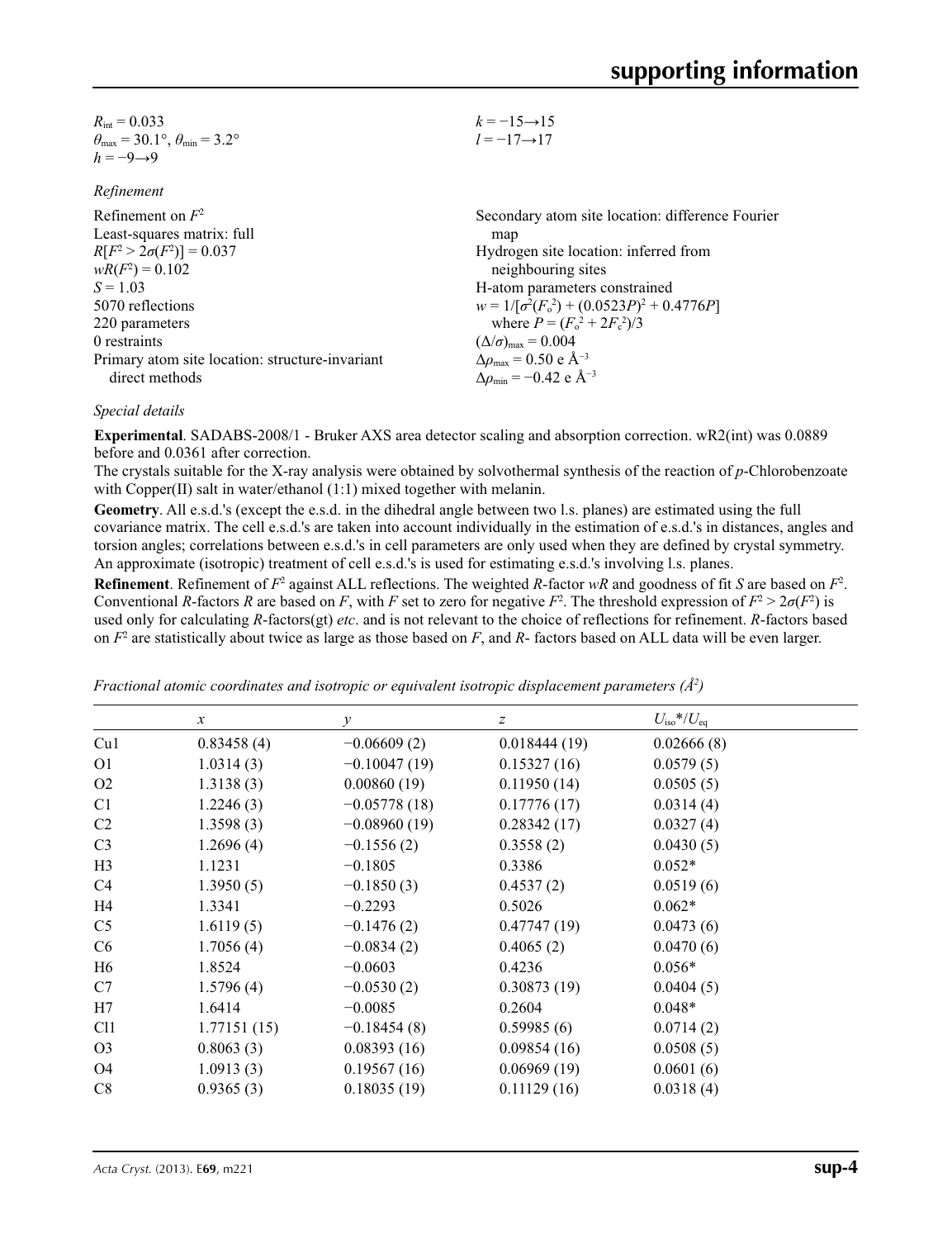| C9              | 0.9026(4) | 0.28429(19)    | 0.18188(18) | 0.0348(4)  |  |
|-----------------|-----------|----------------|-------------|------------|--|
| C10             | 0.7242(4) | 0.2754(2)      | 0.2238(2)   | 0.0407(5)  |  |
| H10             | 0.6230    | 0.2049         | 0.2069      | $0.049*$   |  |
| C11             | 0.6966(5) | 0.3717(2)      | 0.2911(2)   | 0.0503(6)  |  |
| H11             | 0.5771    | 0.3663         | 0.3193      | $0.060*$   |  |
| C12             | 0.8467(6) | 0.4743(2)      | 0.3154(2)   | 0.0579(7)  |  |
| C13             | 1.0244(6) | 0.4853(3)      | 0.2747(3)   | 0.0663(8)  |  |
| H13             | 1.1250    | 0.5561         | 0.2922      | $0.080*$   |  |
| C <sub>14</sub> | 1.0514(5) | 0.3897(2)      | 0.2074(2)   | 0.0512(6)  |  |
| H <sub>14</sub> | 1.1707    | 0.3963         | 0.1790      | $0.061*$   |  |
| Cl <sub>2</sub> | 0.8148(2) | 0.59368(9)     | 0.40221(10) | 0.0981(4)  |  |
| O <sub>5</sub>  | 0.5654(2) | $-0.17863(14)$ | 0.04837(14) | 0.0397(3)  |  |
| H <sub>5</sub>  | 0.4613    | $-0.1549$      | 0.0620      | $0.060*$   |  |
| C15             | 0.5781(8) | $-0.2948(4)$   | 0.0851(5)   | 0.1087(17) |  |
| H15A            | 0.6283    | $-0.3412$      | 0.0316      | $0.130*$   |  |
| H15B            | 0.6867    | $-0.2846$      | 0.1548      | $0.130*$   |  |
| C16             | 0.3962(8) | $-0.3657(4)$   | 0.1019(5)   | 0.1163(18) |  |
| H16A            | 0.4349    | $-0.4090$      | 0.1663      | $0.174*$   |  |
| H16B            | 0.3314    | $-0.4227$      | 0.0378      | $0.174*$   |  |
| H16C            | 0.2975    | $-0.3141$      | 0.1132      | $0.174*$   |  |
|                 |           |                |             |            |  |

*Atomic displacement parameters (Å2 )*

|                 | $U^{11}$    | $U^{22}$    | $U^{33}$    | $U^{12}$      | $U^{13}$      | $U^{23}$      |
|-----------------|-------------|-------------|-------------|---------------|---------------|---------------|
| Cu1             | 0.02393(12) | 0.02850(13) | 0.02705(13) | 0.00328(8)    | 0.00589(8)    | 0.00402(8)    |
| O <sub>1</sub>  | 0.0326(8)   | 0.0750(13)  | 0.0550(11)  | $-0.0070(8)$  | $-0.0070(7)$  | 0.0366(10)    |
| O <sub>2</sub>  | 0.0298(8)   | 0.0832(13)  | 0.0354(8)   | 0.0014(8)     | 0.0030(6)     | 0.0257(9)     |
| C <sub>1</sub>  | 0.0303(9)   | 0.0317(9)   | 0.0305(10)  | 0.0082(8)     | 0.0029(8)     | 0.0016(8)     |
| C <sub>2</sub>  | 0.0348(10)  | 0.0335(10)  | 0.0280(9)   | 0.0098(8)     | 0.0025(8)     | 0.0013(8)     |
| C <sub>3</sub>  | 0.0413(12)  | 0.0516(13)  | 0.0373(12)  | 0.0128(10)    | 0.0077(9)     | 0.0110(10)    |
| C <sub>4</sub>  | 0.0640(17)  | 0.0570(15)  | 0.0372(13)  | 0.0175(13)    | 0.0101(11)    | 0.0165(11)    |
| C <sub>5</sub>  | 0.0621(16)  | 0.0478(13)  | 0.0279(11)  | 0.0255(12)    | $-0.0055(10)$ | 0.0002(9)     |
| C <sub>6</sub>  | 0.0396(12)  | 0.0535(14)  | 0.0394(12)  | 0.0118(10)    | $-0.0073(10)$ | $-0.0024(10)$ |
| C7              | 0.0356(11)  | 0.0462(12)  | 0.0349(11)  | 0.0072(9)     | 0.0001(9)     | 0.0034(9)     |
| C <sub>11</sub> | 0.0926(6)   | 0.0776(5)   | 0.0369(3)   | 0.0401(4)     | $-0.0136(3)$  | 0.0065(3)     |
| O <sub>3</sub>  | 0.0396(9)   | 0.0434(9)   | 0.0689(12)  | $-0.0044(7)$  | 0.0257(8)     | $-0.0206(8)$  |
| O <sub>4</sub>  | 0.0695(12)  | 0.0341(8)   | 0.0897(15)  | $-0.0028(8)$  | 0.0556(12)    | $-0.0083(9)$  |
| C8              | 0.0324(10)  | 0.0350(10)  | 0.0287(9)   | 0.0106(8)     | 0.0056(8)     | 0.0046(8)     |
| C9              | 0.0398(11)  | 0.0344(10)  | 0.0310(10)  | 0.0099(8)     | 0.0084(8)     | 0.0024(8)     |
| C10             | 0.0451(12)  | 0.0394(11)  | 0.0407(12)  | 0.0100(9)     | 0.0152(10)    | 0.0024(9)     |
| C11             | 0.0614(16)  | 0.0510(14)  | 0.0484(14)  | 0.0202(12)    | 0.0264(12)    | 0.0032(11)    |
| C12             | 0.086(2)    | 0.0420(13)  | 0.0532(16)  | 0.0204(14)    | 0.0275(15)    | $-0.0057(12)$ |
| C13             | 0.080(2)    | 0.0396(14)  | 0.079(2)    | $-0.0028(14)$ | 0.0324(18)    | $-0.0152(14)$ |
| C14             | 0.0545(15)  | 0.0406(13)  | 0.0612(16)  | 0.0033(11)    | 0.0251(13)    | $-0.0039(11)$ |
| Cl2             | 0.1417(10)  | 0.0610(5)   | 0.1054(8)   | 0.0210(6)     | 0.0633(7)     | $-0.0266(5)$  |
| O <sub>5</sub>  | 0.0338(8)   | 0.0368(8)   | 0.0509(9)   | 0.0031(6)     | 0.0159(7)     | 0.0103(7)     |
| C15             | 0.102(3)    | 0.060(2)    | 0.181(5)    | 0.008(2)      | 0.061(3)      | 0.056(3)      |
| C16             | 0.114(4)    | 0.081(3)    | 0.161(5)    | $-0.006(3)$   | 0.056(4)      | 0.045(3)      |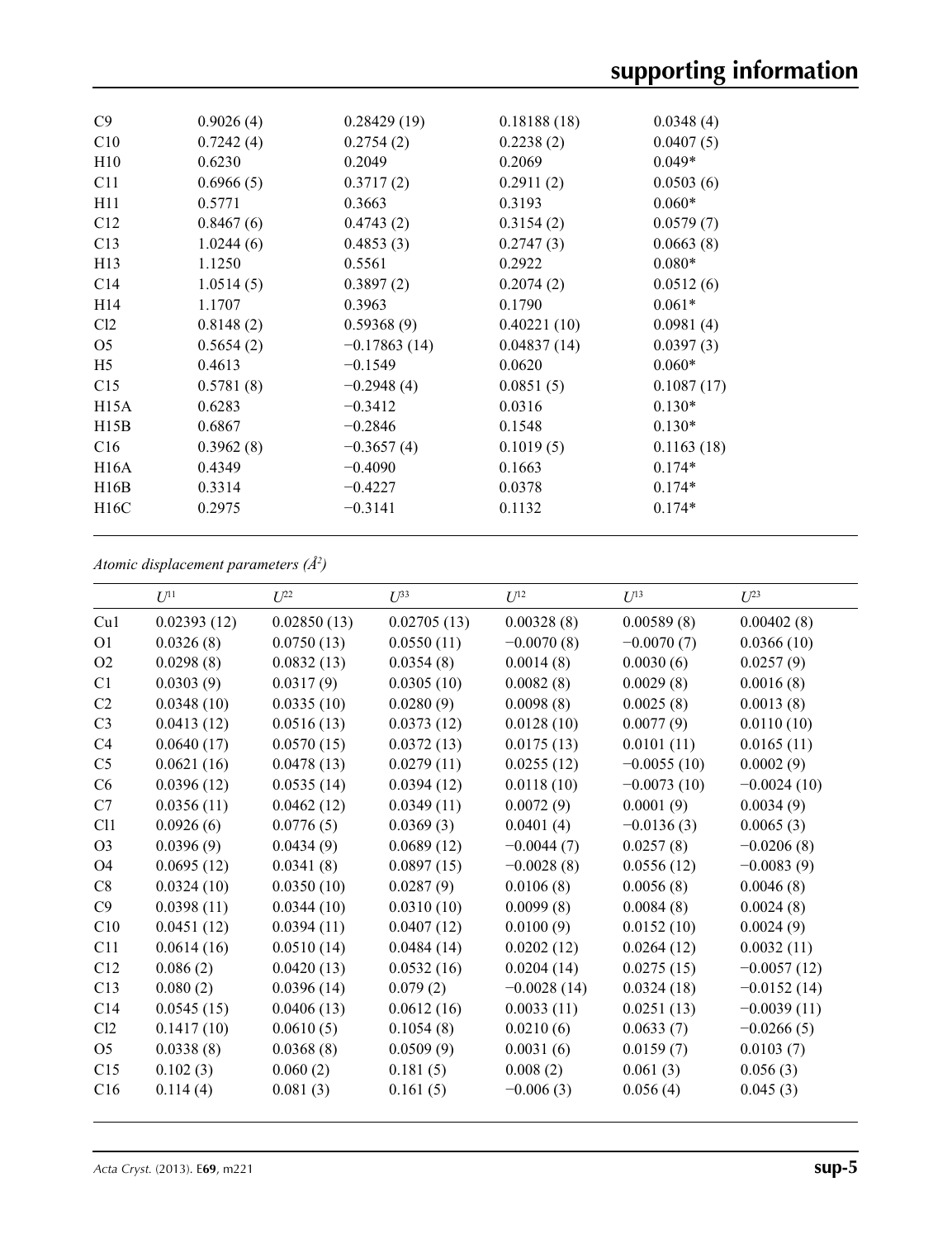*Geometric parameters (Å, º)*

| $Cu1 - O1$                   | 1.9530(16) | $O4 - C8$         | 1.243(3)    |
|------------------------------|------------|-------------------|-------------|
| $Cu1 - O2i$                  | 1.9535(16) | $O4$ — $Cu1i$     | 1.9572(17)  |
| $Cu1 - O4$ <sup>i</sup>      | 1.9572(17) | $C8-C9$           | 1.493(3)    |
| $Cu1 - O3$                   | 1.9590(16) | $C9 - C14$        | 1.381(3)    |
| $Cu1 - O5$                   | 2.1334(15) | $C9 - C10$        | 1.387(3)    |
| $Cu1-Cu1$ <sup>i</sup>       | 2.5905(4)  | $C10-C11$         | 1.387(3)    |
| $O1 - C1$                    | 1.245(3)   | $C10 - H10$       | 0.9300      |
| $O2 - C1$                    | 1.246(3)   | $C11 - C12$       | 1.363(4)    |
| $O2$ —Cu1 <sup>i</sup>       | 1.9535(16) | $C11 - H11$       | 0.9300      |
| $C1-C2$                      | 1.493(3)   | $C12-C13$         | 1.373(4)    |
| $C2-C3$                      | 1.380(3)   | $C12-C12$         | 1.740(3)    |
| $C2-C7$                      | 1.394(3)   | $C13 - C14$       | 1.380(4)    |
| $C3-C4$                      | 1.384(3)   | $C13 - H13$       | 0.9300      |
| $C3-H3$                      | 0.9300     | $C14 - H14$       | 0.9300      |
| $C4 - C5$                    | 1.379(4)   | $O5 - C15$        | 1.408(4)    |
| $C4 - H4$                    | 0.9300     | $O5 - H5$         | 0.8200      |
| $C5-C6$                      | 1.368(4)   | $C15 - C16$       | 1.398(6)    |
| $C5 - C11$                   | 1.738(2)   | $C15 - H15A$      | 0.9700      |
| $C6-C7$                      | 1.388(3)   | $C15 - H15B$      | 0.9700      |
| $C6 - H6$                    | 0.9300     | $C16 - H16A$      | 0.9600      |
| $C7 - H7$                    | 0.9300     | $C16 - H16B$      | 0.9600      |
| $O3-C8$                      | 1.248(3)   | C16-H16C          | 0.9600      |
|                              |            |                   |             |
| $O1 - Cu1 - O2$ <sup>i</sup> | 168.55(7)  | $C8 - O3 - Cu1$   | 123.45(14)  |
| $O1 - Cu1 - O4$ <sup>i</sup> | 91.24(10)  | $C8 - O4 - Cu1$   | 122.94(15)  |
| $O2^i$ -Cul- $O4^i$          | 89.13 (10) | $O4 - C8 - O3$    | 124.7(2)    |
| $O1 - Cu1 - O3$              | 88.85 (9)  | $O4 - C8 - C9$    | 118.06 (19) |
| $O2^i$ -Cu1- $O3$            | 88.55 (9)  | $O3-C8-C9$        | 117.20(19)  |
| $O4^i$ —Cu1—O3               | 168.69(7)  | $C14 - C9 - C10$  | 119.4(2)    |
| $O1 - Cu1 - O5$              | 94.39(7)   | $C14-C9-C8$       | 120.0(2)    |
| $O2^i$ -Cul--O5              | 96.99(7)   | $C10-C9-C8$       | 120.6(2)    |
| $O4^i$ -Cu1- $O5$            | 94.10(7)   | $C11 - C10 - C9$  | 120.0(2)    |
| $O3 - Cu1 - O5$              | 97.17(7)   | $C11 - C10 - H10$ | 120.0       |
| $O1-Cu1-Cu1$ <sup>i</sup>    | 85.05(5)   | $C9 - C10 - H10$  | 120.0       |
| $O2^i$ -Cul-Cul <sup>i</sup> | 83.59(5)   | $C12 - C11 - C10$ | 119.2(2)    |
| $O4^i$ -Cu1-Cu1 <sup>i</sup> | 84.70(5)   | $C12 - C11 - H11$ | 120.4       |
| $O3$ -Cul-Cul <sup>i</sup>   | 84.04(5)   | $C10-C11-H11$     | 120.4       |
| $O5-Cu1-Cu1$ <sup>i</sup>    | 178.66(5)  | $C11 - C12 - C13$ | 121.8(2)    |
| $Cl - O1 - Cu1$              | 122.56(15) | $C11 - C12 - C12$ | 119.2(2)    |
| $C1 - 02 - Cu1$              | 124.19(14) | $C13 - C12 - C12$ | 119.0(2)    |
| $O1 - C1 - O2$               | 124.5(2)   | $C12-C13-C14$     | 118.9(3)    |
| $O1 - C1 - C2$               | 117.91(19) | $C12 - C13 - H13$ | 120.5       |
| $O2 - C1 - C2$               | 117.55(18) | $C14 - C13 - H13$ | 120.5       |
| $C3-C2-C7$                   | 119.7(2)   | $C13-C14-C9$      | 120.5(3)    |
| $C3-C2-C1$                   | 120.6(2)   | $C13 - C14 - H14$ | 119.7       |
| $C7 - C2 - C1$               | 119.6(2)   | $C9 - C14 - H14$  | 119.7       |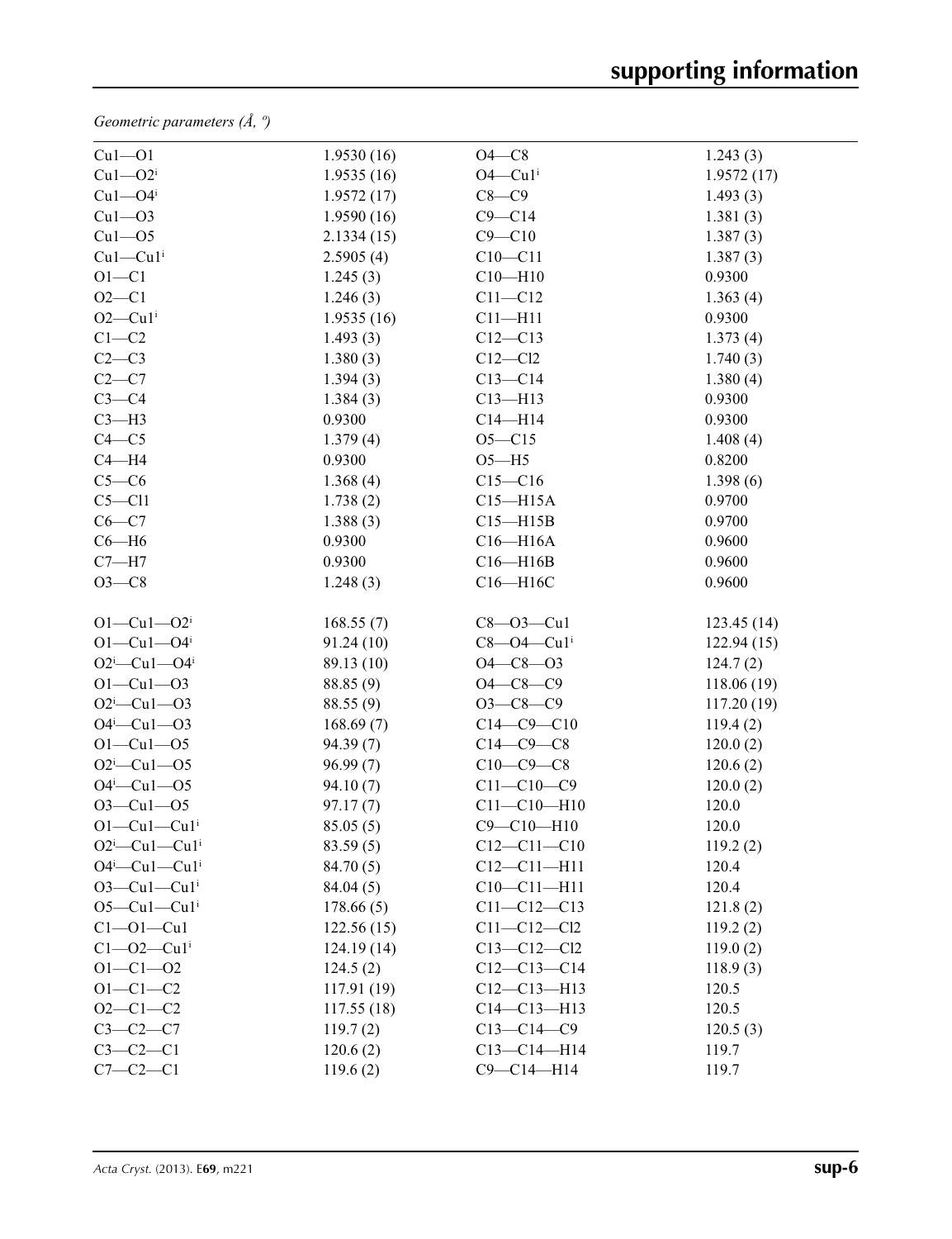| $C2 - C3 - C4$           | 120.6(2)      | $C15 - 05 - Cu1$              | 121.5(2)      |
|--------------------------|---------------|-------------------------------|---------------|
| $C2-C3-H3$               | 119.7         | $C15 - 05 - H5$               | 109.5         |
| $C4-C3-H3$               | 119.7         | $Cu1 - O5 - H5$               | 125.7         |
| $C5-C4-C3$               | 118.8(2)      | $C16 - C15 - O5$              | 119.3(4)      |
| $C5-C4-H4$               | 120.6         | $C16 - C15 - H15A$            | 107.5         |
| $C3-C4-H4$               | 120.6         | $O5 - C15 - H15A$             | 107.5         |
| $C6-C5-C4$               | 121.7(2)      | $C16 - C15 - H15B$            | 107.5         |
| $C6-C5-C11$              | 119.0(2)      | $O5 - C15 - H15B$             | 107.5         |
| $C4-C5-C11$              | 119.3(2)      | $H15A - C15 - H15B$           | 107.0         |
| $C5 - C6 - C7$           | 119.5(2)      | $C15 - C16 - H16A$            | 109.5         |
| $C5-C6-H6$               | 120.3         | $C15 - C16 - H16B$            | 109.5         |
| $C7-C6-H6$               | 120.3         | $H16A - C16 - H16B$           | 109.5         |
| $C6-C7-C2$               | 119.7(2)      | $C15-C16-H16C$                | 109.5         |
| $C6-C7-H7$               | 120.2         | H16A-C16-H16C                 | 109.5         |
| $C2-C7-H7$               | 120.2         | H16B-C16-H16C                 | 109.5         |
|                          |               |                               |               |
| $O2^i$ -Cul--Ol--Cl      | $-7.8(6)$     | $O5 - Cu1 - O3 - C8$          | 176.32(19)    |
| $O4^i$ -Cu1- $O1$ -C1    | 83.9(2)       | $Cu1^i$ — $Cu1$ — $O3$ — $C8$ | $-3.11(19)$   |
| $O3 - Cu1 - O1 - C1$     | $-84.8(2)$    | $Cu1^1 - O4 - C8 - O3$        | $-3.1(4)$     |
| $O5 - Cu1 - O1 - C1$     | 178.1(2)      | $Cu1^1 - O4 - C8 - C9$        | 176.85(15)    |
| $Cu1^i$ -Cu1--O1--C1     | $-0.6(2)$     | $Cu1 - O3 - C8 - O4$          | 4.6(4)        |
| $Cu1 - O1 - C1 - O2$     | $-1.3(4)$     | $Cu1 - O3 - C8 - C9$          | $-175.33(14)$ |
| $Cu1 - O1 - C1 - C2$     | 179.60(15)    | $O4 - C8 - C9 - C14$          | $-5.8(3)$     |
| $Cu1^{i} - 02 - C1 - 01$ | 3.4(4)        | $O3-C8-C9-C14$                | 174.2(2)      |
| $Cu1^{i} - O2 - C1 - C2$ | $-177.55(15)$ | $O4 - C8 - C9 - C10$          | 175.3(2)      |
| $O1 - C1 - C2 - C3$      | $-5.4(3)$     | $O3-C8-C9-C10$                | $-4.7(3)$     |
| $O2 - C1 - C2 - C3$      | 175.4(2)      | $C14-C9-C10-C11$              | $-0.2(4)$     |
| $O1 - C1 - C2 - C7$      | 174.1(2)      | $C8-C9-C10-C11$               | 178.7(2)      |
| $O2 - C1 - C2 - C7$      | $-5.0(3)$     | $C9 - C10 - C11 - C12$        | $-0.2(4)$     |
| $C7 - C2 - C3 - C4$      | 0.5(4)        | $C10-C11-C12-C13$             | 0.3(5)        |
| $C1 - C2 - C3 - C4$      | $-180.0(2)$   | $C10-C11-C12-C12$             | $-178.6(2)$   |
| $C2-C3-C4-C5$            | $-0.2(4)$     | $C11 - C12 - C13 - C14$       | 0.0(5)        |
| $C3 - C4 - C5 - C6$      | $-0.6(4)$     | $Cl2-C12-C13-C14$             | 178.9(3)      |
| $C3 - C4 - C5 - C11$     | $-179.7(2)$   | $C12-C13-C14-C9$              | $-0.4(5)$     |
| $C4 - C5 - C6 - C7$      | 1.1(4)        | $C10-C9-C14-C13$              | 0.5(4)        |
| $Cl1-C5-C6-C7$           | $-179.76(19)$ | $C8-C9-C14-C13$               | $-178.4(3)$   |
| $C5-C6-C7-C2$            | $-0.8(4)$     | $O1 - Cu1 - O5 - C15$         | $-43.4(3)$    |
| $C3-C2-C7-C6$            | 0.0(4)        | $O2^i$ -Cu1- $O5$ -C15        | 137.8(3)      |
| $C1 - C2 - C7 - C6$      | $-179.5(2)$   | $O4^i$ -Cu1- $O5$ -C15        | 48.1(3)       |
| $O1 - Cu1 - O3 - C8$     | 82.0(2)       | $O3$ —Cu $1$ —O5—C15          | $-132.8(3)$   |
| $O2^i$ -Cu1- $O3$ -C8    | $-86.8(2)$    | $Cu1 - O5 - C15 - C16$        | $-179.0(4)$   |
| $O4^i$ -Cu1- $O3$ -C8    | $-8.6(6)$     |                               |               |

Symmetry code: (i) −*x*+2, −*y*, −*z*.

# *Hydrogen-bond geometry (Å, º)*

| $D\text{---} {\bf H} \cdots$<br>$\!A$ |      | $\mathrm{H} \cdots A$ | $D \cdots A$ | $\mathbf{H} \dots \mathbf{\Lambda}$ |
|---------------------------------------|------|-----------------------|--------------|-------------------------------------|
| $O5 - H5 \cdots O2$ <sup>ii</sup>     | ).82 | ر ر.ر                 | 3.073(3)     | 148                                 |

*Acta Cryst.* (2013). E**69**, m221 **sup-7**